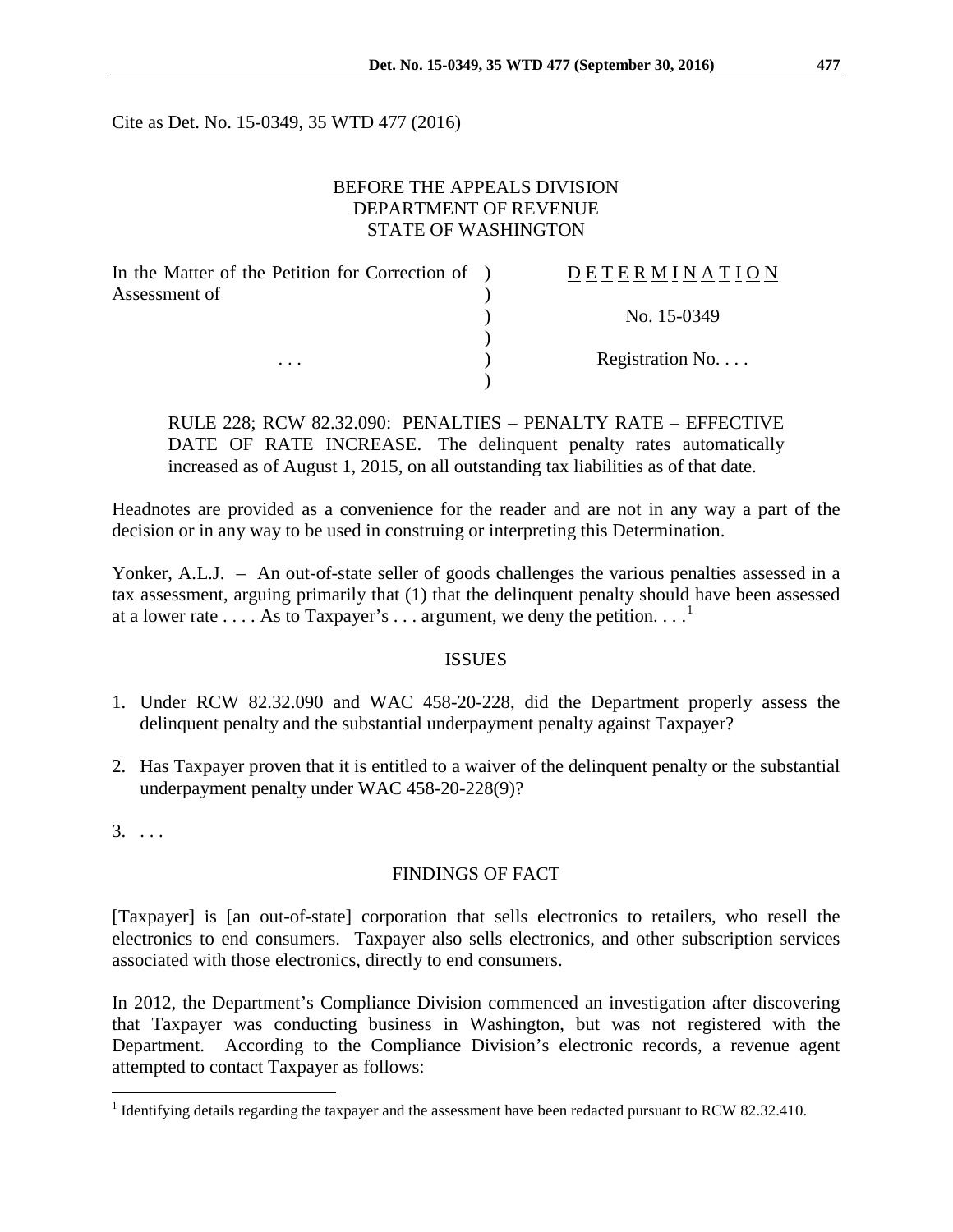- On December 19, 2012, the revenue agent sent Taxpayer a Washington Business Activities Questionnaire (WBAQ) instructing Taxpayer to respond by January 8, 2013. The revenue agent did not retain a copy of the materials he sent to Taxpayer.
- On January 16, 2013, after not receiving a response to the first WBAQ, the revenue agent sent Taxpayer a second WBAQ instructing Taxpayer to respond by February 7, 2013. Again, the revenue agent did not retain a copy of the materials he sent to Taxpayer.
- On July 9, 2013, after not receiving a response to either WBAQ, the revenue agent called a telephone number he found for Taxpayer. According to the record made by the revenue agent, "call was answered by automated system, said to wait for next available agent and then was dropped. Called again and same thing happened."

On July 9, 2013, Taxpayer filed a master business license application online with the Department and obtained its unified business identifier (UBI) number on July 11, 2013, and thereafter began reporting its gross income in Washington.

On March 10, 2015, the Compliance Division sent Taxpayer another WBAQ, requesting information regarding Taxpayer's business activity in Washington for the time period of January 1, 2008 through June 30, 2013. Taxpayer responded to that WBAQ, stating it had business activity in Washington at least for a portion of the time period at issue. Based on Taxpayer's responses, the Compliance Division requested a schedule of Taxpayer's Washington State sales for the time period of March 1, 2011 through June 30, 2013 (review period).

On August 20, 2015, as a result of the Compliance Division's review, the Department issued a tax assessment against Taxpayer totaling  $\$\ldots$ , which included  $\$\ldots$  in tax liability, a delinquent penalty of  $\$\ldots$ , a substantial underpayment penalty of  $\$\ldots$ , an unregistered business penalty of \$ . . . , and interest of \$ . . . . Taxpayer subsequently appealed only the penalties assessed in the tax assessment.

# ANALYSIS

# 1. Delinquent Penalty

Effective August 1, 2015, the legislature increased the statutory rates for delinquent penalties. Prior to that date, RCW 82.32.090(1) stated the following regarding delinquent penalties:

If payment of any tax due on a return to be filed by a taxpayer is not received by the department of revenue by the due date, there is assessed a penalty of five percent of the amount of the tax; and if the tax is not received on or before the last day of the month following the due date, there is assessed a total penalty of fifteen percent of the amount of the tax under this subsection; and if the tax is not received on or before the last day of the second month following the due date, there is assessed a **total penalty of twenty-five percent** of the amount of the tax under this subsection. . . .

(Emphasis added). Beginning on August 1, 2015, RCW 82.32.090(1) was amended to read as follows: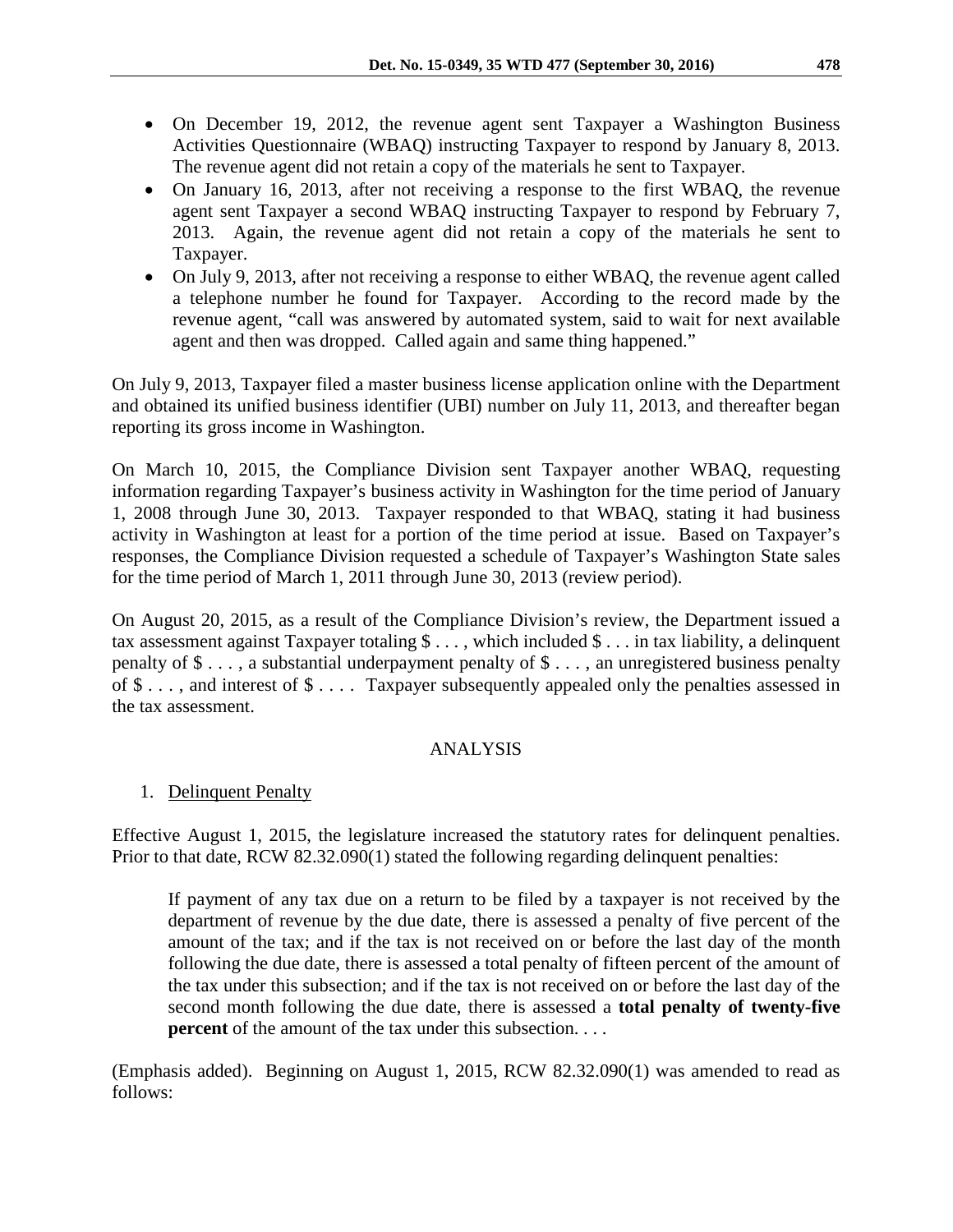If payment of any tax due on a return to be filed by a taxpayer is not received by the department of revenue by the due date, there is assessed a penalty of nine percent of the amount of the tax; and if the tax is not received on or before the last day of the month following the due date, there is assessed a total penalty of nineteen percent of the amount of the tax under this subsection; and if the tax is not received on or before the last day of the second month following the due date, there is assessed a **total penalty of twentynine percent** of the amount of the tax under this subsection. . . .

*See* Laws of 2015, 3d Spec. Sess., ch. 5, §§ 401, 501 (emphasis added). Essentially, the state legislature increased the graduated delinquent penalty percentages by four percent each.

Here, for the entire review period, which was March 1, 2011 through June 30, 2013, the Department received no tax from Taxpayer on its business activity in Washington. The latest tax reporting period included in the review period was Quarter Two, 2013, the tax return for which would have been due July 31, 2013. *See* 82.32.045(2). Thus, beginning on August 1, 2013, Taxpayer would have incurred a penalty for that last tax reporting period of five percent under the former version of RCW 82.32.090(1). That penalty amount would have increased to fifteen percent beginning on September 1, 2013, and increased yet again to twenty-five percent beginning October 1, [2](#page-2-0)013. $^2$ 

Then, on August 1, 2015, the legislature enacted an increase in the maximum delinquent penalty from twenty-five percent to twenty-nine percent. As of August 1, 2015, Taxpayer's tax liability for the tax reporting periods during the review period remained unpaid. As such, the delinquent penalty automatically increased on that date to twenty-nine percent for the entire review period consistent with legislative change to RCW 82.32.090(1). Therefore, the tax assessment, which was issued twenty days after the rate increase, correctly assessed a delinquent penalty of twentynine percent over the entire review period.

Taxpayer argues that because the Compliance Division's review was pending prior to August 1, 2015, and related to a time period prior to the enactment of the delinquent penalty rate changes, the former version of RCW 82.32.090(1), with its lower delinquent penalty rates, should apply to the taxes due during the review period. We disagree. RCW 82.32.090(1) requires only that the tax be at least two months past due to receive the maximum delinquent penalty rate. As we have already concluded, the taxes at issue here were all more than two months past due, so the maximum rate clearly applies. Had Taxpayer chosen to pay its tax liability for the review period up through July 31, 2015, it would have incurred the prior maximum rate of twenty-five percent. However, because Taxpayer continued to wait to pay its tax liability for the review period beyond that date, it incurred the new maximum rate of twenty-nine percent.<sup>[3](#page-2-1)</sup> Thus we conclude

<span id="page-2-0"></span> $2$  We note that all earlier tax reporting periods during the review period would have necessarily had earlier due dates, and the delinquent penalties on those earlier tax reporting periods would have reached the maximum of twenty-five percent on earlier dates. Thus, the maximum penalty of twenty-five percent would have been reached for all tax reporting periods during the review period by October 1, 2013.

<span id="page-2-1"></span><sup>&</sup>lt;sup>3</sup> Taxpayer also argued that the Department "never notified [Taxpayer] of the state's increase in penalty rate, effective August 1, 2015. If we had been made aware of the 4% increase, we could have attempted to close the desk audit prior to the increase." We note that the Department issued a Special Notice on July 27, 2015, informing the public of the rate change. Further, Taxpayer was in no way precluded or restricted from paying any amount toward its tax liability for the review period prior to August 1, 2015 before or during the Compliance Division's review.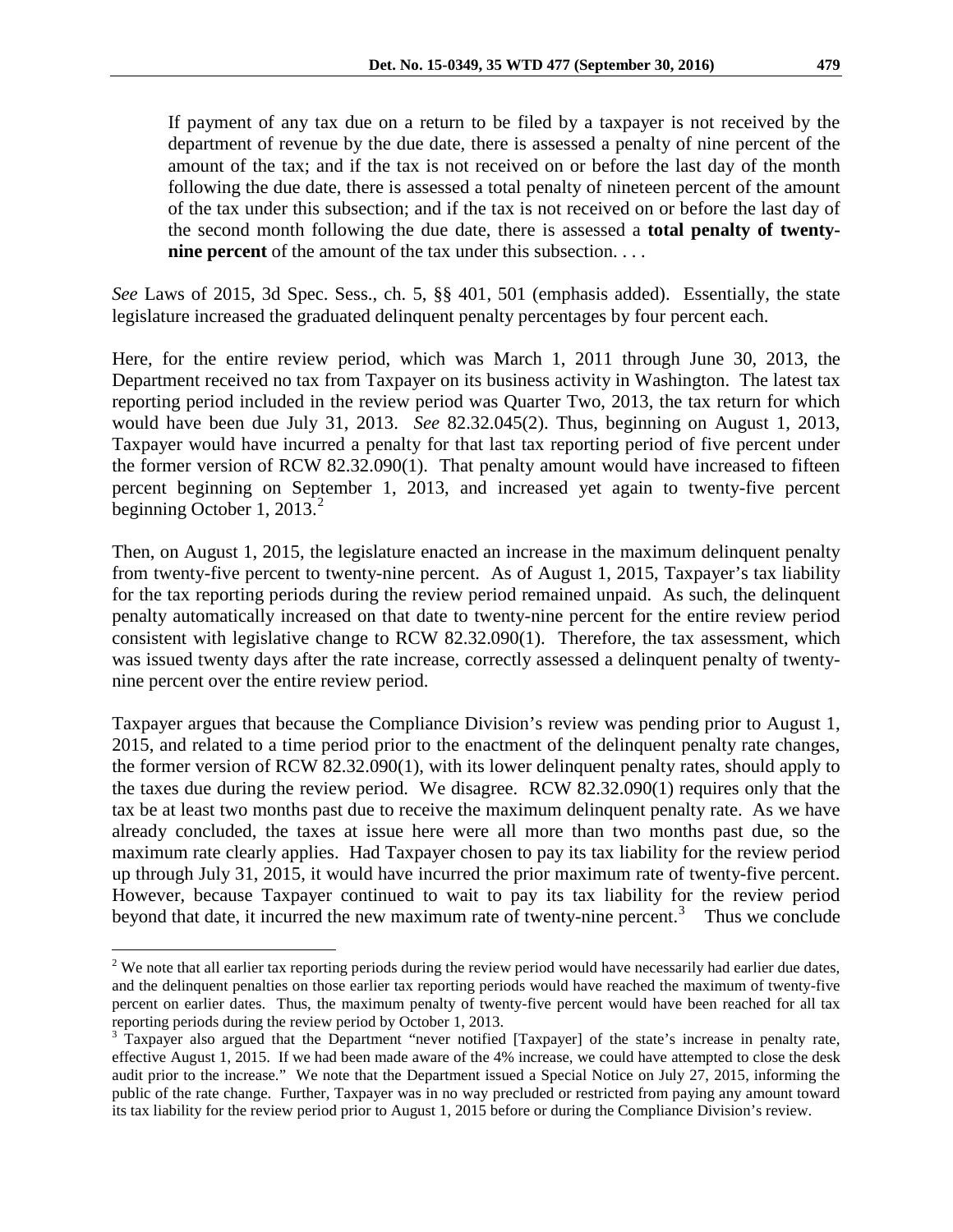that the Compliance Division correctly assessed the delinquent penalty at  $\$\ldots\}$ , which was twenty-nine percent of the tax liability, when it issued the tax assessment on August 20, 2015.

Taxpayer also requests a waiver of the delinquent penalty. RCW 82.32.105, which provides the circumstances under which the Department may generally waive a delinquent penalty, requires waiver when the Department finds that a taxpayer's failure to pay the proper amount or to pay timely was the result of "circumstances beyond the control of the taxpayer." RCW 82.32.105(1).

"Circumstances beyond the control of the taxpayer," in turn, is defined in WAC 458-20-228 (Rule 228), which states the following:

Circumstances beyond the control of the taxpayer are generally those which are immediate, unexpected, or in the nature of an emergency. Such circumstances result in the taxpayer not having reasonable time or opportunity to obtain an extension of the due date or otherwise timely file and pay.

Rule 228(9)(a)(ii). Taxpayer offers no specific evidence of circumstances which were "immediate, unexpected, or in the nature of an emergency." Instead, Taxpayer states that "[g]iven [its] timely filing history, cooperation with the department, and voluntary registration," Taxpayer should receive a penalty waiver.<sup>[4](#page-3-0)</sup> These actions by Taxpayer, while commendable, do not constitute "circumstances beyond the control of the taxpayer" justifying waiver of the delinquent penalty under Rule 228(9)(a).

We also considered the additional waiver possibility of RCW 82.32.105(2), which allows waiver of delinquent penalties for taxpayers who have timely filed and paid all taxes due for a 24-month period prior to the tax period at issue. However, to be eligible for this waiver, a taxpayer must have "obtained a tax registration endorsement with the department prior to engaging in business within the state." WAC  $458-20-228(9)(b)(i)$ . Here, Taxpayer did not register with the Department until July 9, 2013, but engaged in business in Washington well before that, since at least since 2011. As such, Taxpayer cannot qualify for this waiver. Taxpayer has offered no other basis for waiver of the penalties issued. As such, we affirm the Compliance Division's assessment of penalties in this case.

# 2. Substantial Underpayment Penalty

Pursuant to RCW 82.32.090(2), if the Department "determines that any tax has been substantially underpaid, there is assessed a penalty of five percent of the amount of the tax" determined to be due. "Substantially underpaid" means that (1) the taxpayer has paid less than eighty percent of the amount of tax determined by the Department to be due for all taxes included in the Department's examination and (2) the amount of underpayment is at least one thousand dollars. *Id.* Here, Taxpayer paid nothing in taxes during the review period, which is less than eighty percent of Taxpayer's actual tax liability during the review period as determined by the Compliance Division. We, therefore, find the Department properly assessed a five percent assessment penalty of \$ . . . .

<span id="page-3-0"></span><sup>&</sup>lt;sup>4</sup> We conclude that Taxpayer's registration was not "voluntary" due to previous contact attempts the Compliance Division made before Taxpayer actually registered. *See infra* Part 3.